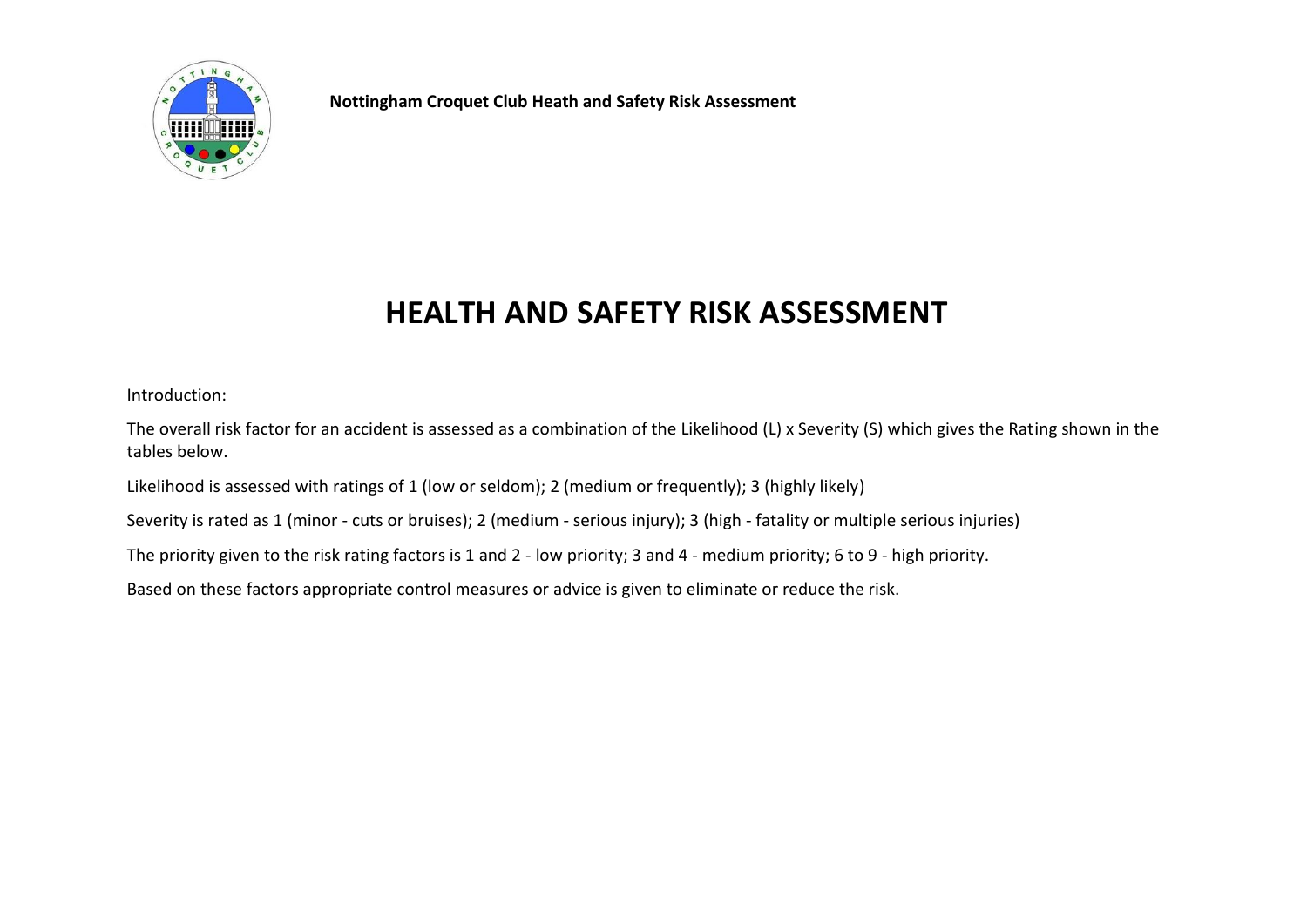## **AREA 1. GROUNDS**

| Location                                                        | Hazard                                                                               | <b>Risk</b>  |                |                |                                                                                                                                                                                                                                                                                                                                                                                            |
|-----------------------------------------------------------------|--------------------------------------------------------------------------------------|--------------|----------------|----------------|--------------------------------------------------------------------------------------------------------------------------------------------------------------------------------------------------------------------------------------------------------------------------------------------------------------------------------------------------------------------------------------------|
|                                                                 |                                                                                      | L            | S              | Rating         | <b>Control/Precautions</b>                                                                                                                                                                                                                                                                                                                                                                 |
| Approaches to the<br>club and between<br>East and West<br>lawns | Moving vehicles<br>including cars,<br>lorries, trams,<br>bicycles and e-<br>scooters | 2            | 3              | 6              | With the designated parking for the club being at the hockey club, care should<br>be taken when crossing the tram-lines and dual carriageway. Look both ways<br>when crossing the tramlines and use the pedestrian crossing. When crossing<br>the cycle track and footpath and when going between the East and West<br>lawns keep a watchful eye for cyclists and e-scooters.              |
| Surrounding<br>grounds generally                                | Tripping; slipping;                                                                  | $\mathbf{1}$ | $\overline{2}$ | $\overline{2}$ | Make sure that access to the handrails on each side of both pavilion's steps are<br>not blocked by bins, bicycles or anything else. Keep steps clear of grass, leaves<br>and other debris. Remind players, particularly visitors, that steps and paths can<br>be slippery when wet and advise the use of the handrails.<br>Keep water sprinkler points level with the surrounding surface. |
|                                                                 | Low or rotten tree<br>branches                                                       | $\mathbf{1}$ | $\mathbf{1}$   | $\mathbf{1}$   | Check trees for dangerous branches at least twice a year. Report concerns to<br>the City Council.                                                                                                                                                                                                                                                                                          |
| Hedges; planted<br>areas                                        | Wounds from<br>spines, thorns; Sap<br>allergies                                      | $\mathbf{1}$ | $\mathbf{1}$   | $\mathbf{1}$   | Care to be taken in recovering balls hit off the lawns. Avoid touching with bare<br>hands any planting that can cause allergic reactions. If any plants are known to<br>cause reactions in certain people, then remove them.                                                                                                                                                               |
| Timber protection                                               | Reaction to paint<br>or solvents                                                     | 1            | $\mathbf{1}$   | $\mathbf{1}$   | Avoid contact with skin. Use only proprietary products. Wash hands after use.<br>If gets in eyes seek medical assistance.                                                                                                                                                                                                                                                                  |
| <b>Entrances to</b><br>buildings and huts                       | Tripping; Slipping                                                                   | $\mathbf{1}$ | $\mathbf{1}$   | $\mathbf{1}$   | Make sure that hut floors are sound and that there are no holes or edges to<br>trip over.<br>Check the outside light on the pavilions operates when dark.                                                                                                                                                                                                                                  |
| Lawns                                                           | Slipping; tripping                                                                   | $\mathbf{1}$ | $\mathbf{1}$   | $\mathbf{1}$   | Players are advised that flat shoes with gripping soles should be worn.                                                                                                                                                                                                                                                                                                                    |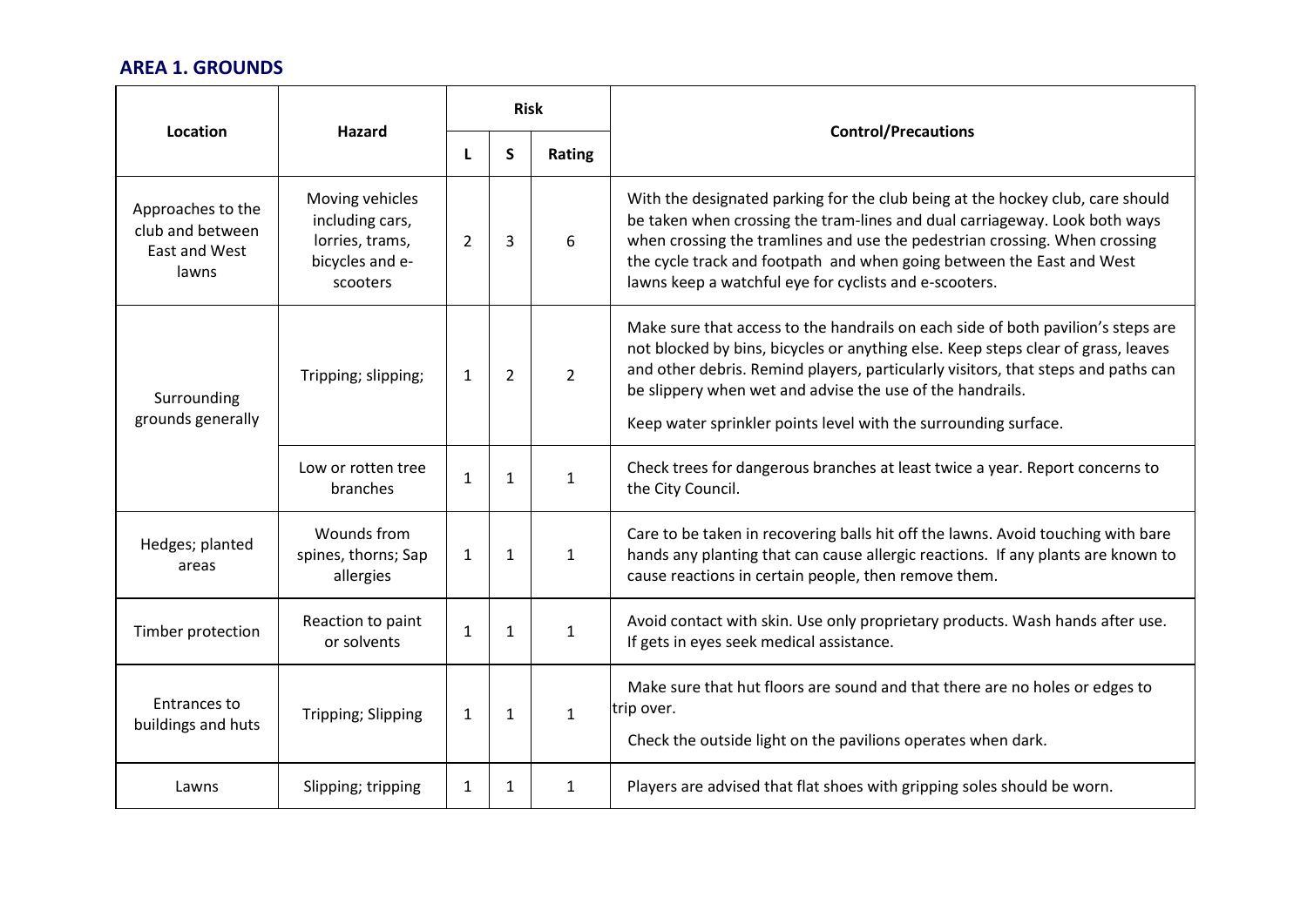|                   | Chemicals                           | $\mathbf{1}$   | 2              | $\overline{2}$ | Warning notices must be displayed when lawns receive treatment. Advise<br>players to wash hands, particularly before eating, and avoid contact with<br>mouth and eyes. Obey any instructions given by the groundsman.                                                                                                                                                                                                                                                                                                                                   |
|-------------------|-------------------------------------|----------------|----------------|----------------|---------------------------------------------------------------------------------------------------------------------------------------------------------------------------------------------------------------------------------------------------------------------------------------------------------------------------------------------------------------------------------------------------------------------------------------------------------------------------------------------------------------------------------------------------------|
|                   | Machinery                           | 1              | $\overline{2}$ | $\overline{2}$ | Machinery should only be used by the groundsman who is properly trained<br>and insured by the City Council. Members should keep out of the way when<br>machinery is in use and always obey instructions from the groundsman.                                                                                                                                                                                                                                                                                                                            |
|                   | Injury to legs,<br>ankles, arms     | $\mathbf{1}$   | $\overline{2}$ | $\overline{2}$ | Players must ensure boundary boards are in place. Care to be taken when lawn<br>is being used for two games. Players and observers to watch balls to make sure<br>they are not in the way. Watch to make sure over-zealous or incorrect use of a<br>mallet does not cause you or a bystander injury. Make sure participants know<br>the safety rules and have been correctly instructed in use of equipment.<br>Hoops and barrier boards need care so that they are not tripped over. Watch<br>where you are going and where the players and balls are. |
|                   | Back injury                         | $\mathbf{1}$   | 1              | $\mathbf{1}$   | Care needed to avoid straining back when setting hoops. Use hoop lifter to<br>loosen hoops first.                                                                                                                                                                                                                                                                                                                                                                                                                                                       |
|                   | <b>Burning from UV</b><br>radiation | $\overline{2}$ | $\overline{2}$ | 4              | Players to ensure that sun protection is used as appropriate.                                                                                                                                                                                                                                                                                                                                                                                                                                                                                           |
| Smoking           | Injury to health of<br>bystanders   | $\mathbf{1}$   | 1              | $\mathbf{1}$   | Smoking only permitted outside. If a smoker causes another member a<br>problem, designate a smoking area for that day, taking into account the<br>weather (wind direction in particular) and proximity to other<br>players/observers.                                                                                                                                                                                                                                                                                                                   |
| Irrigation system | Legionella                          | $\mathbf{1}$   | $\mathbf{1}$   | $\mathbf{1}$   | The irrigation system is considered low risk, despite producing an aerosol, as<br>the water comes from a borehole and runs through buried pipes, keeping it at<br>well under 20 degrees. It is also normally operated overnight, thus limiting the<br>number of people exposed to it.                                                                                                                                                                                                                                                                   |
| Marquee           | Back injury                         | 1              | 2              | $\overline{2}$ | The bags containing the marquee are heavy so they should be moved on a<br>trolley or by two people. Care should be taken when erecting and dismantling<br>that there are a sufficient number of people to hold the parts safely.                                                                                                                                                                                                                                                                                                                        |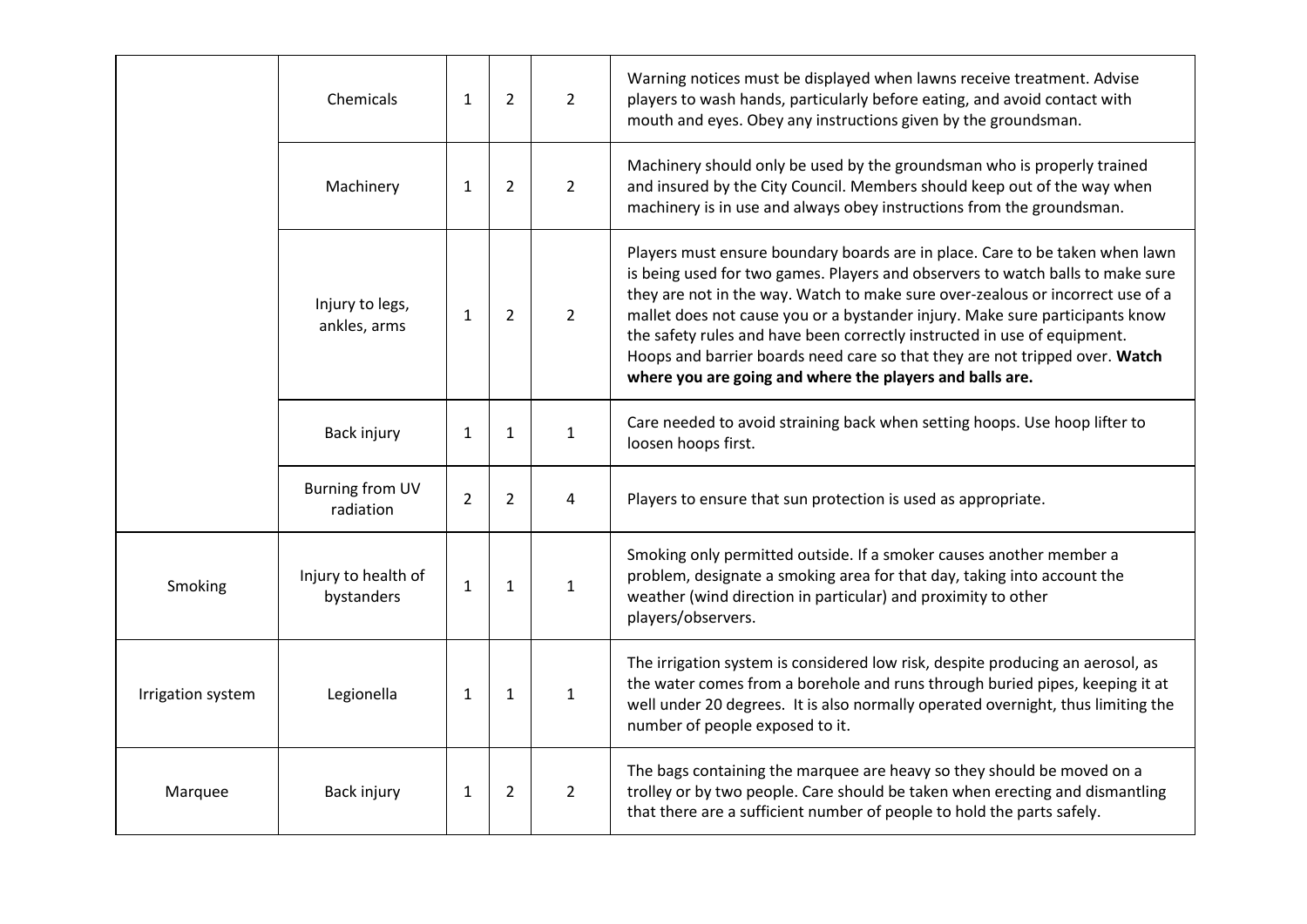## **AREA 2. BUILDINGS AND INTERIORS**

| Fire                     | Smoke<br>inhalation, burns                       | 1            | 3              | 3              | Fire risk to pavilions is low as they are single-storey, stone buildings.<br>Fire extinguishers and fire blankets should be checked regularly to make sure they are in<br>their designated position and not damaged. An annual inspection should be made to<br>check the expiry date and replacements arranged when required.<br>Notices should be fixed by the fire extinguishers and fire blankets explaining what sort of<br>fire they are suitable for.<br>An emergency procedure including what to do in case of fire and the evacuation<br>procedure should be clearly displayed in each pavilion |
|--------------------------|--------------------------------------------------|--------------|----------------|----------------|---------------------------------------------------------------------------------------------------------------------------------------------------------------------------------------------------------------------------------------------------------------------------------------------------------------------------------------------------------------------------------------------------------------------------------------------------------------------------------------------------------------------------------------------------------------------------------------------------------|
| Floors                   | Slipping; tripping                               | $\mathbf{1}$ | $\overline{2}$ | $\overline{2}$ | The stone floors in the pavilions can become slippery when wet. Players, particularly<br>visitors, should be warned when playing in wet weather. Floors to be swept clear of<br>leaves, grass clippings and other debris on a regular basis. All spills to be cleaned up<br>immediately.                                                                                                                                                                                                                                                                                                                |
| Floor cleaning           | Slipping                                         | 1            | 1              | $\mathbf{1}$   | The stone floors in the pavilions can become slippery when wet. Position notice advising<br>when floors are being cleaned and are still wet.                                                                                                                                                                                                                                                                                                                                                                                                                                                            |
| Window<br>cleaning       | Falls; cuts                                      | $\mathbf{1}$ | $\overline{2}$ | $\overline{2}$ | Do not clean windows on own. Only stand on step ladders, not chairs or tables. Do not<br>put excessive pressure on glass, which is all single glazed.                                                                                                                                                                                                                                                                                                                                                                                                                                                   |
| Lockers                  | Injury from open<br>doors or cabinets<br>falling | $\mathbf{1}$ | $\mathbf{1}$   | 1              | Locker doors should be shut when not in use to avoid bumping into them. Locker<br>cabinets should be checked at least once a year to make sure they are secure and cannot<br>topple.                                                                                                                                                                                                                                                                                                                                                                                                                    |
| Tables and<br>chairs     | Injury                                           | $\mathbf{1}$ | $\mathbf{1}$   | $\mathbf{1}$   | Take care moving and stacking. Remove anything on tables before moving. Do not<br>attempt to move stacks of chairs. Do not block exits                                                                                                                                                                                                                                                                                                                                                                                                                                                                  |
| Cleaning<br>materials    | Chemicals                                        | $\mathbf{1}$ | $\mathbf{1}$   | $\mathbf{1}$   | Use only proprietary brands. Keep chemicals in their original containers away from food<br>supplies. Store in the designated cupboard. Use rubber gloves to protect hands.                                                                                                                                                                                                                                                                                                                                                                                                                              |
| Electrical<br>appliances | Electrocution                                    | $\mathbf{1}$ | 3              | 3              | Appliances, including kettles, water urn, vacuum cleaner, microwave, dishwasher and<br>hand driers should be visually checked and tested at occasional intervals to ensure the<br>appliance is safe to use. Any damaged or faulty electrical equipment should be taken out<br>of service and professionally repaired, if appropriate, or replaced.                                                                                                                                                                                                                                                      |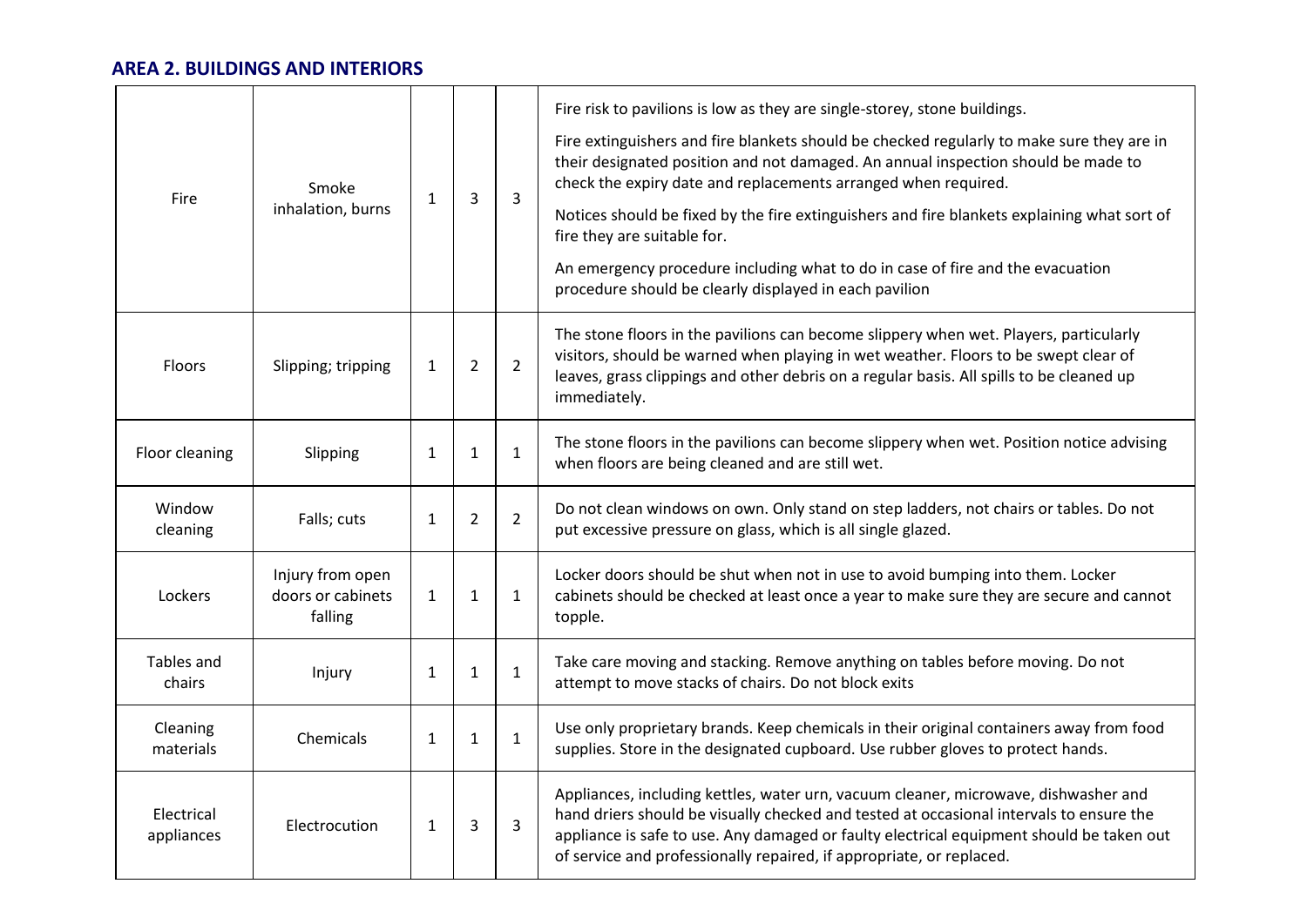| Gas appliances                         | Carbon monoxide<br>poisoning,<br>explosion | $\mathbf{1}$ | 3              | 3              | The only gas appliance is the cooker in the East Pavilion. A carbon monoxide detector<br>should be fitted and tested regularly to make sure it is working. If the alarm activates or<br>gas is smelled the appliance should be turned off, if safe to do so, and the pavilion<br>evacuated immediately.                                                                                                               |
|----------------------------------------|--------------------------------------------|--------------|----------------|----------------|-----------------------------------------------------------------------------------------------------------------------------------------------------------------------------------------------------------------------------------------------------------------------------------------------------------------------------------------------------------------------------------------------------------------------|
| Kitchen<br>appliances                  | Burns, scalds,<br>cuts                     | $\mathbf{1}$ | $\overline{2}$ | $\overline{2}$ | Warning signs in place. Ensure members take care when boiling water and<br>cooking/preparing food etc. Children to be kept out of kitchen. During tournaments only<br>caterers should enter the kitchen.                                                                                                                                                                                                              |
| Food preparation                       | Food poisoning                             | $\mathbf{1}$ | $\overline{2}$ | $\overline{2}$ | Club food preparation and hygiene guidelines should be followed at all times. New<br>members of the catering team should be inducted into this by one of the people who<br>knows the health and hygiene regulations.                                                                                                                                                                                                  |
|                                        | Back, hand, leg<br>injury                  | $\mathbf{1}$ | $\overline{2}$ | $\overline{2}$ | Avoid lifting heavy beer kegs or trays of can and bottles. Seek help when necessary. Take<br>care stacking empty kegs to make them secure.                                                                                                                                                                                                                                                                            |
| Bar                                    | Cuts from broken<br>glass                  | $\mathbf{1}$ | $\mathbf{1}$   | $\mathbf{1}$   | Take care to dispose safely of any broken bottles or glasses. Take care when washing<br>glasses.                                                                                                                                                                                                                                                                                                                      |
| Electrical; light<br>bulbs etc.        | Electrocution                              | $\mathbf{1}$ | 3              | 3              | Only to be carried out by experienced members. Not to be undertaken without two<br>members being present. Where a ladder is to be used this must be supported by another<br>person.                                                                                                                                                                                                                                   |
| Electrical;<br>repairs,<br>replacement | Electrocution                              | $\mathbf{1}$ | 3              | 3              | Only to be undertaken by qualified electrician. Members to provide support only.                                                                                                                                                                                                                                                                                                                                      |
| <b>Heaters</b>                         | Electrocution;<br>fire                     | $\mathbf{1}$ | 3              | 3              | Do not tamper with electrical connections. Ensure nothing is placed in front of the<br>heaters where it can get hot e.g. tables and tablecloths. The last person to leave should<br>ensure all heaters are turned off at end of day.                                                                                                                                                                                  |
| Water<br>appliances                    | Legionella                                 | $\mathbf{1}$ | 3              | 3              | The cold water supply is from the mains and the hot water is from small storage heaters<br>supplying sinks and basins with no showers. In order to minimise any risk of Legionnaires<br>disease, the thermostats should be checked at least once a year to make sure they are<br>heating the water adequately and the system should be flushed through if it has not been<br>used for a period of four weeks or more. |